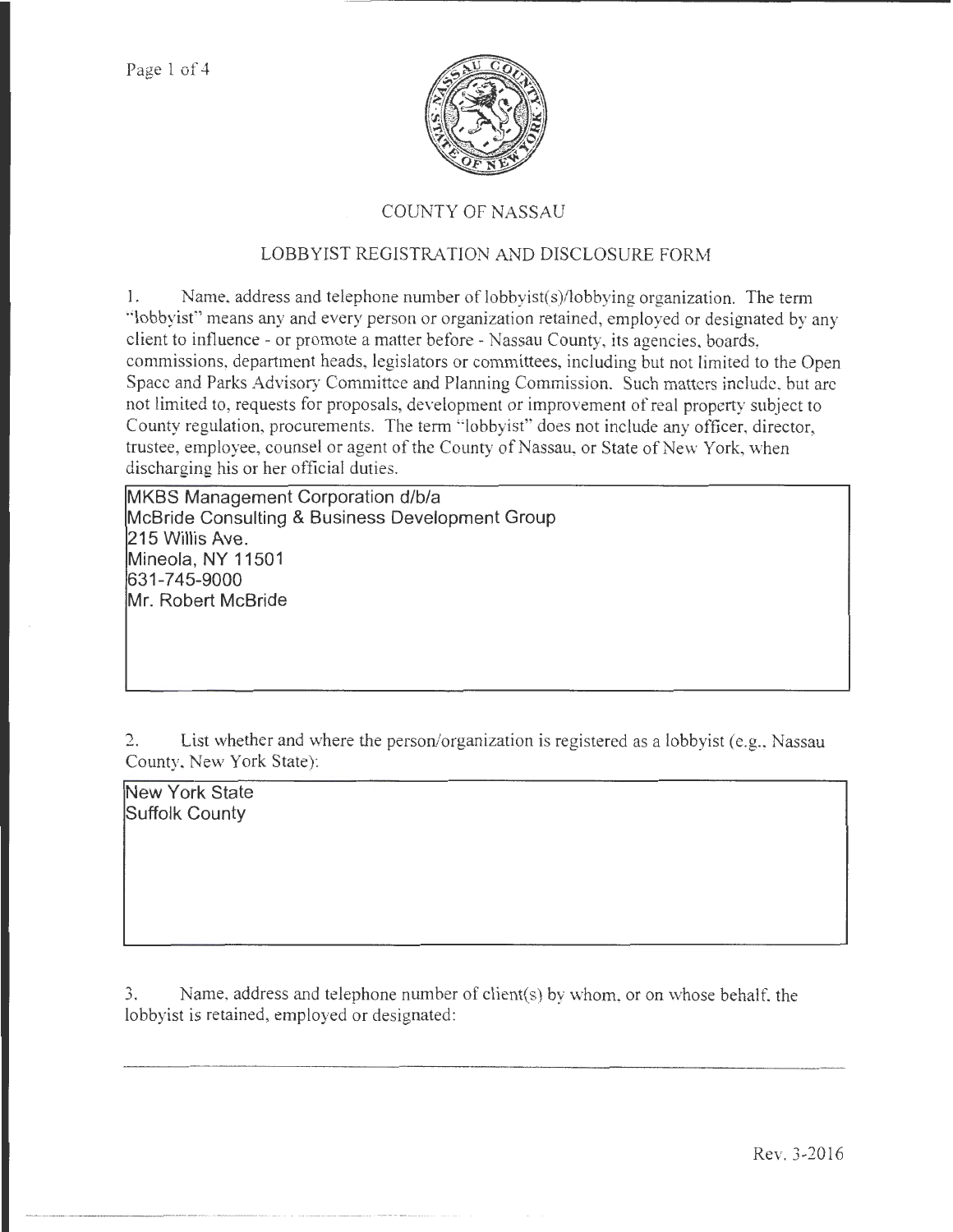ransdev Services, Inc 720 East Butterfield Rd. Ste. 300 Lombard, IL 60148 630-382-1090

4. Describe lobbying activity conducted, or to be conducted, in Nassau County, and identify client(s) for each activity listed. See page 4 for a complete description of lobbying activities.

**Transportation Services Issues** 

5. The name of persons, organizations or governmental entities before whom the lobbyist expects to lobby:

Nassau County Legislature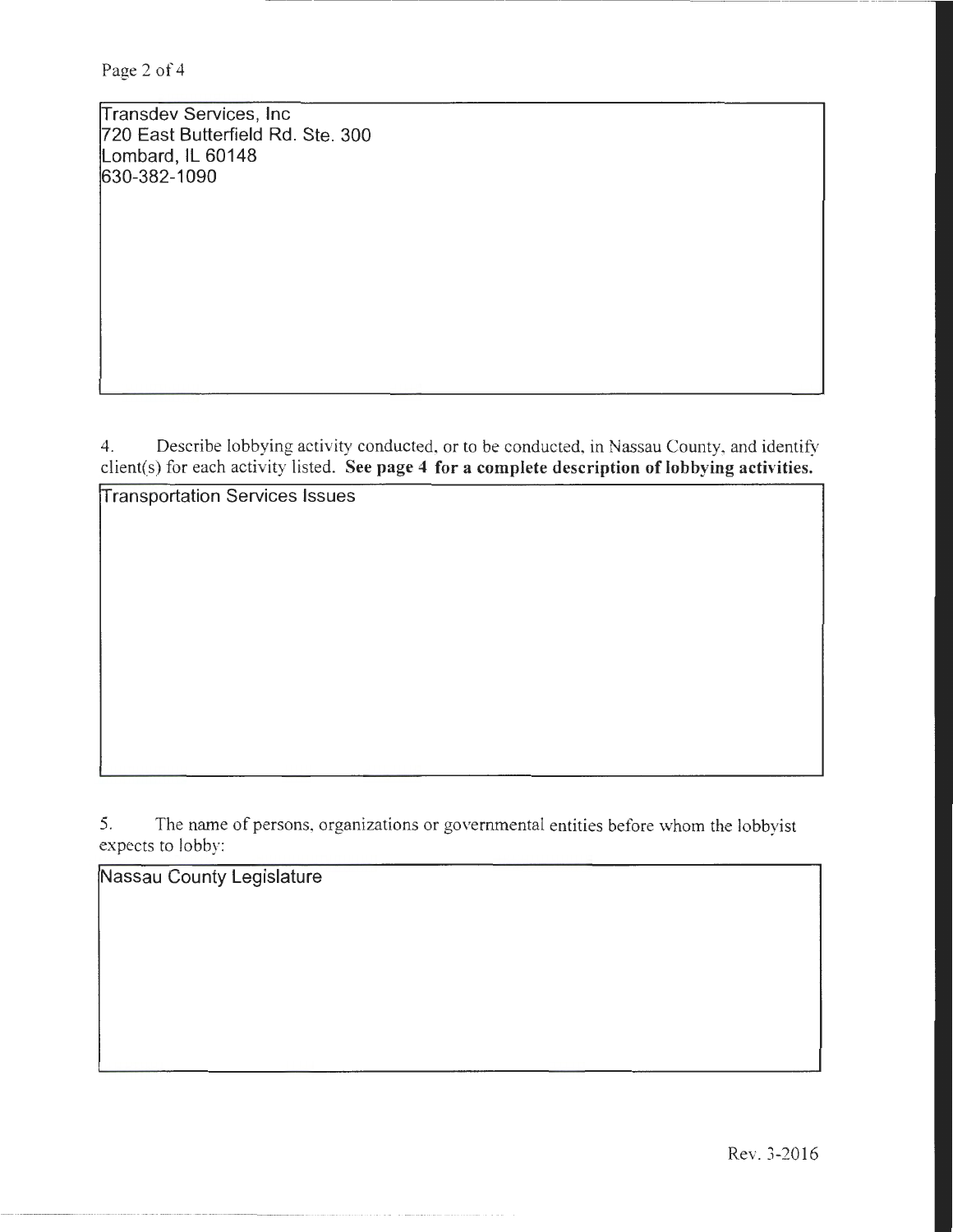If such lobbyist is retained or employed pursuant to a written agreement of retainer or employment, you must attach a copy of such document; and if agreement of retainer or employment is oral, attach a written statement of the substance thereof. If the written agreement of retainer or employment does not contain a signed authorization from the client by whom you have been authorized to lobby, separately attach such a written authorization from the client.

7. Within the previous year, has the lobbyist/lobbying organization or any of its corporate officers provided campaign contributions pursuant to the New York State Election Law to the campaign committees of any of the following Nassau County elected officials or to the campaign committees of any candidates for any of the following Nassau County elected offices: the County Executive, the County Clerk, the Comptroller, the District Attorney, or any County Legislator? If yes, to what campaign committee? If none, you must so state:

Yes:

County Executive: Curran For Nassau - Laura Curran County Comptroller: Schnirman For Nassau - Jack Schnirman County Legislator Committees: Carrie Solages, Richard Nicolello, Laura Schaeffer, & Kevan Abrahams

I understand that copies of this form will be sent to the Nassau County Department of Information Technology ("IT') to be posted on the County's website.

I also understand that upon termination of retainer, employment or designation I must give written notice to the County Attorney within thirty (30) days of termination.

VERIFICATION: The undersigned affirms and so swears that he/she has read and understood the foregoing statements and they are, to his/her knowledge, true and accurate.

The undersigned further certifies and affirms that the contribution(s) to the campaign committees listed above were made freelv and without duress. threat or anv promise of a governmental benefit or in exchange for any benefit or remuneration.

Dated:  $1/5/9$ 

Signed:

I  $5510$ 

I

Print Name:

Title: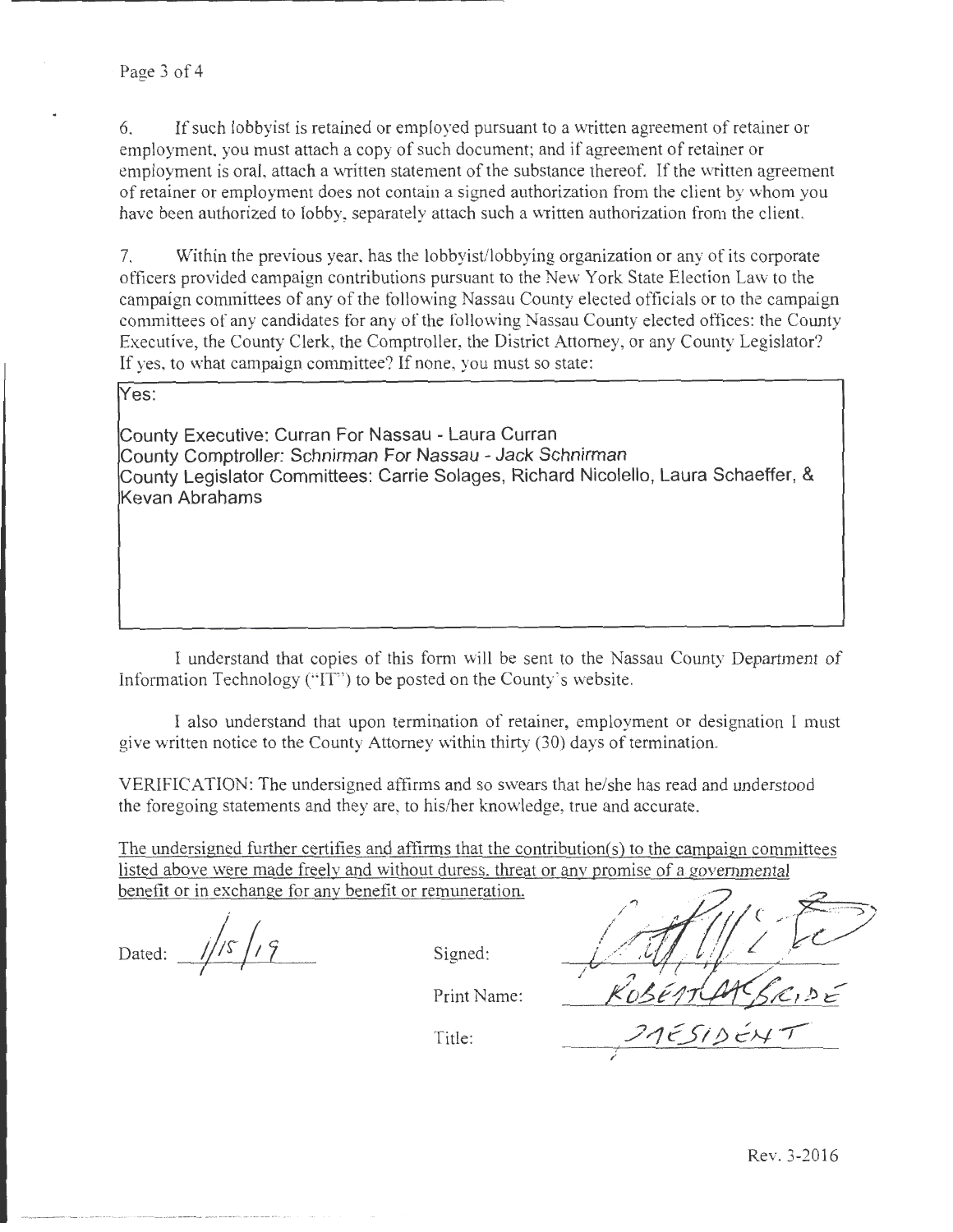### Page 4 of 4

**The term lobbying shall mean any attempt to influence:** any determination made by the Nassau County Legislature, or any member thereof, with respect to the introduction, passage, defeat, or substance of any local legislation or resolution; any determination by the County Executive to support, oppose, approve or disapprove any local legislation or resolution, whether or not such legislation has been introduced in the County Legislature; any determination by an elected County official or an officer or employee of the County with respect to the procurement of goods, services or construction, including the preparation of contract specifications, including by not limited to the preparation of requests for proposals, or solicitation, award or administration of a contract or with respect to the solicitation, award or administration of a grant, loan, or agreement involving the disbursement of public monies; any determination made by the County Executive, County Legislature, or by the County of Nassau, its agencies, boards, commissions, department heads or committees, including but not limited to the Open Space and Parks Advisory Committee, the Planning Commission, with respect to the zoning, use, development or improvement of real property subject to County regulation, or any agencies, boards, commissions, department heads or committees with respect to requests for proposals, bidding, procurement or contracting for services for the County; any determination made by an elected county official or an officer or employee of the county with respect to the terms of the acquisition or disposition by the county of any interest in real property, with respect to a license or permit for the use of real property of or by the county, or with respect to a franchise, concession or revocable consent; the proposal, adoption, amendment or rejection by an agency of any rule having the force and effect of law; the decision to hold, timing or outcome of any rate making proceeding before an agency; the agenda or any determination of a board or commission; any determination regarding the calendaring or scope of any legislature oversight hearing; the issuance, repeal, modification or substance of a County Executive Order; or any determination made by an elected county official or an officer or employee of the county to support or oppose any state or federal legislation, rule or regulation, including any determination made to support or oppose that is contingent on any amendment of such legislation, rule or regulation, whether or not such legislation has been formally introduced and whether or not such rule or regulation has been formally proposed.

**The term "lobbying" or "lobbying activities" does not include:** Persons engaged in drafting legislation, rules, regulations or rates; persons advising clients and rendering opinions on proposed legislation, rules, regulations or rates, where such professional services are not otherwise connected with legislative or executive action on such legislation or administrative action on such rules, regulations or rates; newspapers and other periodicals and radio and television stations and owners and employees thereof, provided that their activities in connection with proposed legislation, rules, regulations or rates are limited to the publication or broadcast of news items, editorials or other comment, or paid advertisements; persons who participate as witnesses, attorneys or other representatives in public rule-making or rate-making proceedings of a County agency, with respect to all participation by such persons which is part of the public record thereof and all preparation by such persons for such participation; persons who attempt to influence a County agency in an adjudicatory proceeding, as defined by§ 102 of the New York State Administrative Procedure Act.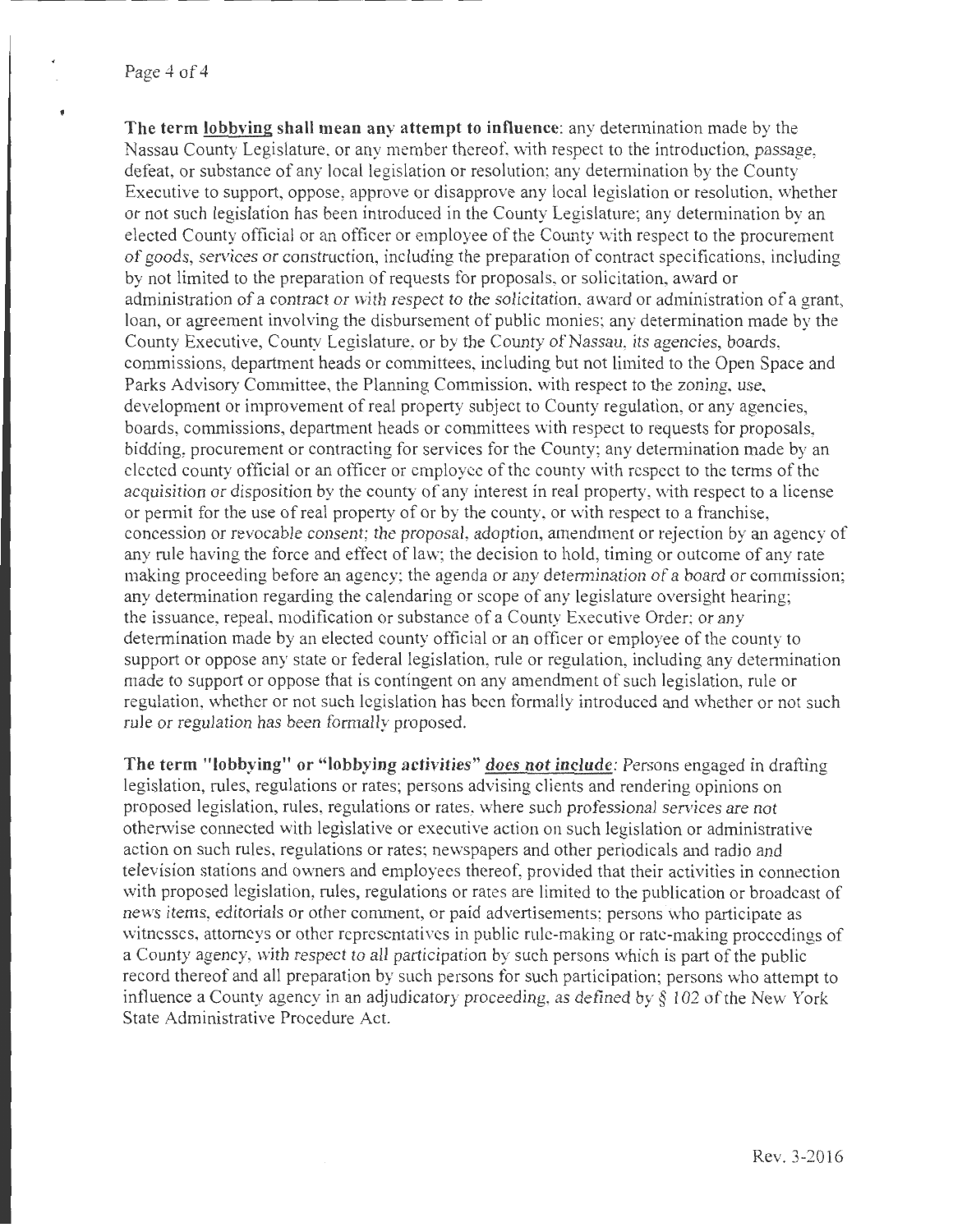Nassau: 516-414-8400

' ..



Suffolk: 631-761-9600

#### **Consulting & Business Development Group** '· ~:zz:.. .:;\_ ~ .:~ .·

215 Willis Avenue, Mineola, NY 11501 www.mcbrideny.com

## CONSULTING AGREEMENT

This Consulting Agreement (this "Agreement") is made this 1<sup>st</sup> day of January 2019, by and between TransDev Services, Inc., a Maryland corporation (the "Company"), and MKBS Management Corp. DBA McBride Consulting & Business Development Group, a New York corporation (the "Consultant"), collectively the ("Parties").

## Explanatory Statement

Consultant is in the business of providing government relations and consulting services. The Company desires to have the assistance of the Consultant, on a non-exclusive basis, in providing services on its behalf, as more fully set forth in this Agreement, and may be agreed to by the Parties from time to time. Consultant is willing to provide consulting services to the Company in connection with the projects identified by the parties pursuant to this Agreement.

NOW, THEREFORE, in consideration of the mutual promises set forth herein, and other good and valuable consideration, the receipt and sufficiency of which are hereby acknowledged, the parties agree as follows:

### 1. Explanatory Statement.

The Explanatory Statement is incorporated herein to the extent not inconsistent with any other term or provision of this Agreement.

### 2. Scope of Engagement.

2.1 Company hereby engages the Consultant to render to Company, as an independent contractor, the government relations consulting services described and limited in the attached Attachment A and such other services as may be agreed to in writing by parties from time to time (the "Services"). Consultant hereby accepts the engagement to provide the Services to Company on the terms and conditions set forth herein. Consultant shall employ its best efforts on behalf of Company and devote such amount of its time during the term of this Agreement as is necessary to provide competent assistance. Consultant shall be solely responsible for the method, manner and means of performance of the Services, subject to applicable laws and any and all applicable policies, procedures and requirements of Company with respect to the Services performed.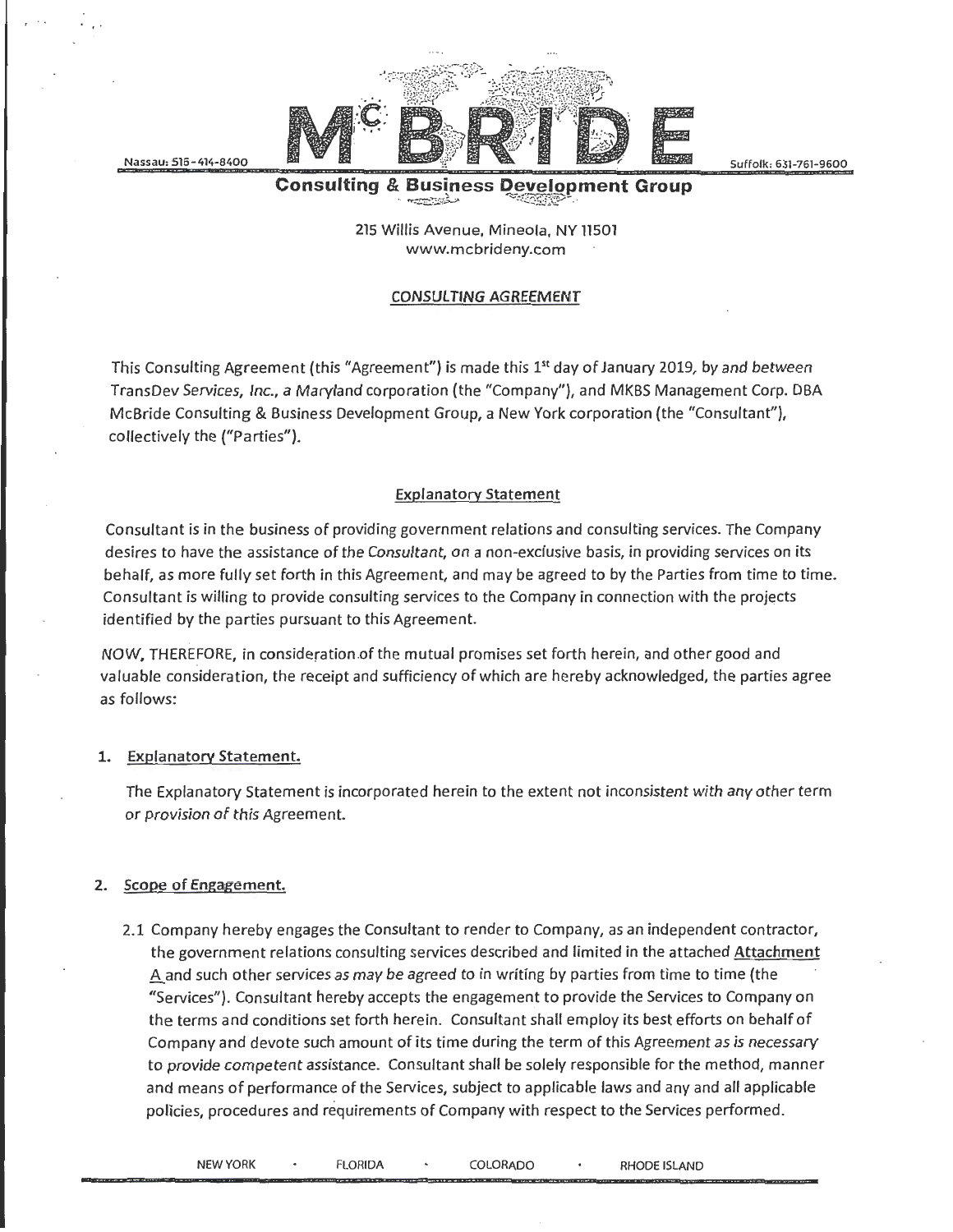- 2.2 The parties are not partners or joint ventures or in any other relationship other than as independent contractors to each other. Consultant is not an employee of Company or any purpose. Consultant has no authority to act as the agent of Company or to bind Company to any contract or commitment without the express written authorization specific to the task of the Chief Executive Officer of Company.
- 2.3 This is a personal services contract. Consultant shall render the Services only through the persons of Robert McBride, President, and such others employed by the Consultant as are identified by the parties and approved by Company in advance in writing. Accordingly, in the event of a breach of this Section 2.3 by Consultant, this Agreement shall, at the option of company, immediately terminate, without requirement of notice to Consultant.
- 2.4 Any work product created by Consultant on behalf of the or for the benefit of the Company under the terms of this Agreement, unless otherwise agreed in writing by Company, shall be the exclusive property of Company.

## 3. Exclusivity.

- 3.1 The Consultant agrees during the term of this Agreement not to directly or indirectly provide to any competitor of Company services similar to the Services to be provided by Consultant to the Company.
- 3.2 Company does not grant exclusivity to the Consultant in respect to the Services and the Company shall be free to use the Services of the other consultants without limitation. The foregoing notwithstanding, the use of any other consultant by the Company will not affect the obligation of the Company to pay any compensation earned by the Consultant for the Services the Consultant actually renders under this Agreement.

## 4. Term.

The initial term of this Agreement shall be for one (1) year, commencing on the 1<sup>st</sup> day of January 2019 and continuing through December 31, 2018. Either party may terminate this Agreement for any reason or no reason or no reason at all immediately upon written notice to the other, except that in the event of a material breach by Consultant, then, in addition to any remedies available to the Company at law or in equity, this Agreement may be terminated immediately by the Company without notice to the Consultant.

# 5. Compensation

5.1 In consideration for the Services to be performed by Consultant, Company agrees to pay to the Consultant in the manner and rates set forth in **Attachment A**, as the same may be modified from time to time by written modifications entered into by the Parties and attached hereto. No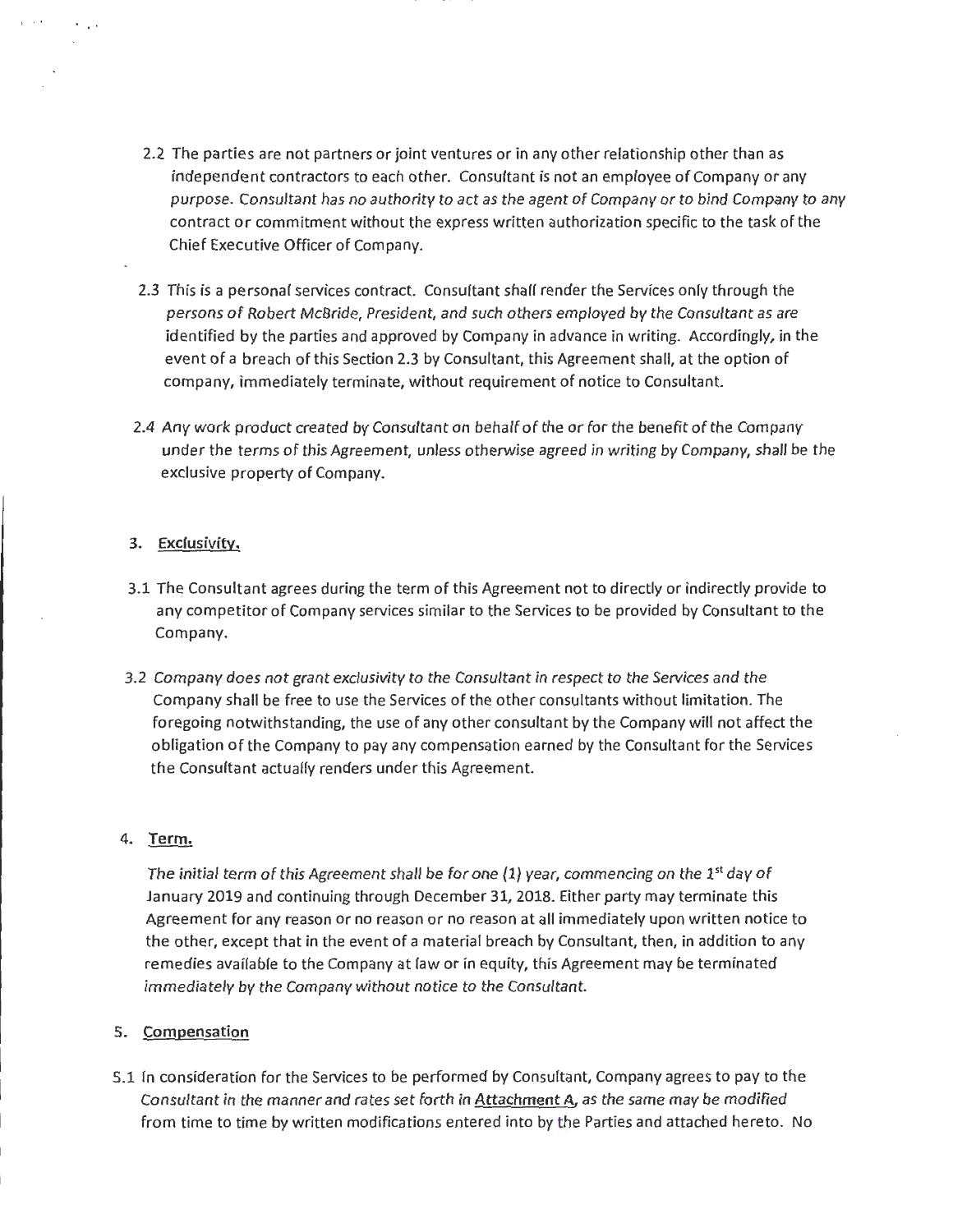other compensation of any kind, except for reasonable out of pocket expenses incurred by Consultant as provided in Section 5.3, shalf be due or payable to Consultant. Consultant is not an employee of the Company within the meaning of applicable local, state, and federal laws relating to unemployment compensation, worker compensation, social security employment, withholding taxes, labor relations and employment practices, and any other statues, regulations or rules of law affecting or controlling employer-employee relations, and none of the foregoing benefits are available to the Consultant. Consultant shalf be solely responsible for the payment of any and all taxes and assessments that may be imposed on the earnings of the Consultant, and hereby indemnifies and holds Company harmless with respect to any claims thereto.

- 5.2 Consultant shalf not be entitled to success fee of any kind or any other remuneration based upon a contingency or an award of any contract or business or achievement of any results on behalf of the Company.
- 5.3 Company shall reimburse Consultant for all previously approved out-of-pocket expenses for travel and other direct charges reasonably incurred in Consultant's performance of the Services hereunder, upon presentation by Consultant of such reasonable documentation as may be required by the Company in connection therewith.

### 6. Consultant's Business Activities; Ethics.

 $\mathcal{L} \rightarrow \mathcal{L}$ 

- 6.1 Consultant shall devote such time and attention to the business of Company as requested by Company, and in any event no less than the amount necessary to competently perform the Services. With each invoice for payment, Consultant shalf include a narrative report to the Company of all activities of the Consultant on behalf of the Company. The Submission of said reports of activities shalt be a condition precedent for the payment to be made by the Company to Consultant, as described in Attachment A.
- 6.2 The Consultant acknowledges and agrees that all compensation to be paid to Consultant shall be exclusively and entirely the compensation for the Services as set forth in Attachment A. Consultant acknowledges and agrees that in no event is any compensation paid to him/her intended to be used, nor shall it be used, promised or paid to any governmental or quasigovernmental official or employee to influence any act or decision related to the duties of any such official or employee, or to encourage any such official or employee to use his or her influence in such a manner, or for any other purpose. The Consultant agrees to require any person or entity employed by or contracting with Consultant in respect to the Services to acknowledge and agree to this restriction.
- 6.3 The parties shalt be independently responsible for all tax reporting, tax payments, withholdings, insurance and other payments, expenses and filings required to be made or paid by it. The parties shall independently make all necessary or appropriate filings and procure all necessary or appropriate permits, licenses, release, waivers, and other authorizations, with reference to its activities hereunder or related to or arising out of this Agreement.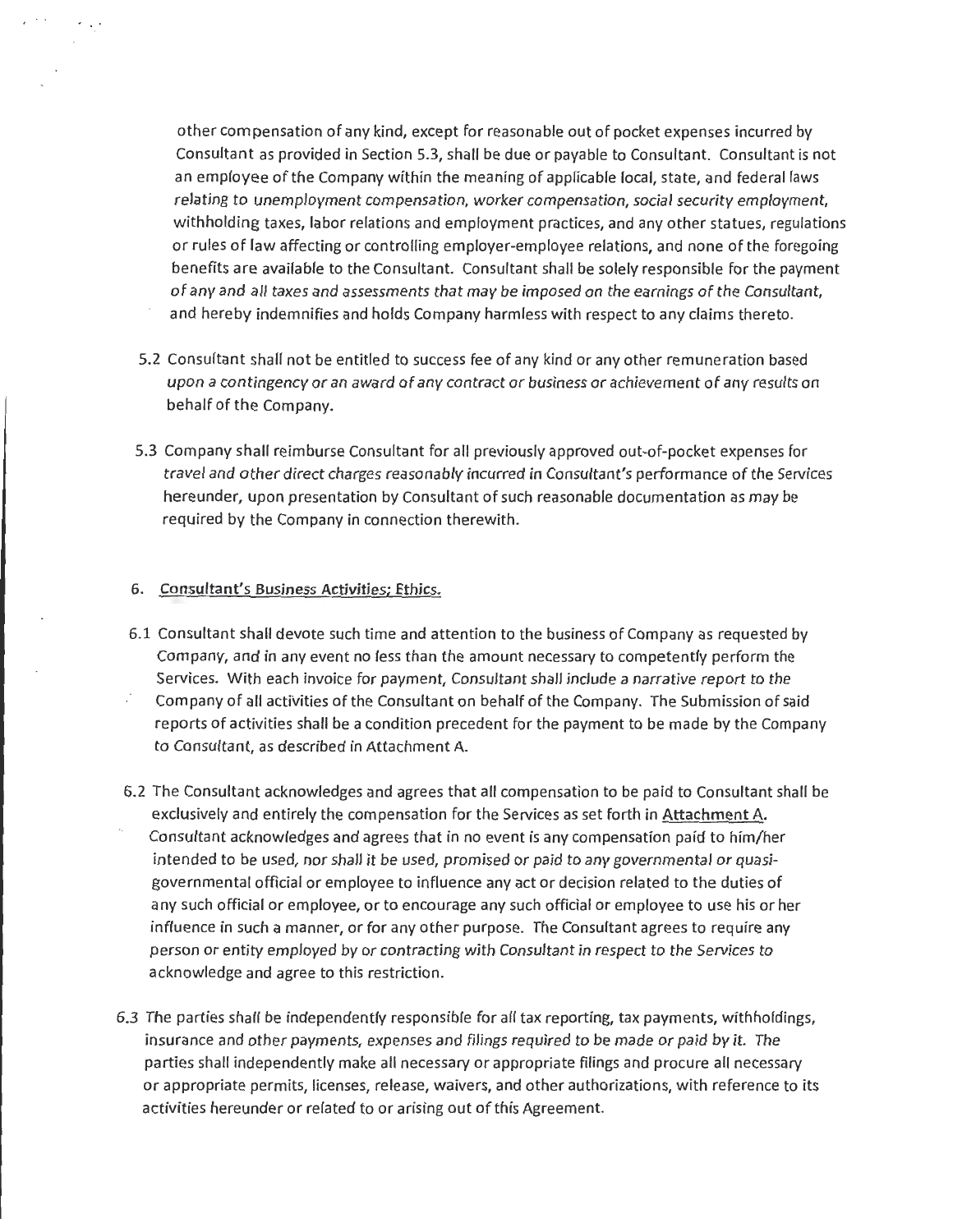6.4 The parties acknowledge that they are subject to the Federal Election Campaign Act (FECA) which prohibits any foreign national, including U.S. subsidiaries of foreign companies under certain circumstances, from contributing, donating or spending funds in connection with any federal, state or local election in the United States, either directly or indirectly. It is also unlawful to help foreign nationals violate that ban or to solicit, receive or accept contributions or donations from them. Persons who knowingly and willfully engage in these activities may be subject to fines and/or imprisonment. The Consultant under no circumstances shalf undertake any campaign funding or federal, state, or local election activity on behalf of the Company without prior written consent of Chief Executive Officer of Company and then only after receipt of an opinion of Company General Counsel that the funding or other activity is in compliance with all federal, state, and local laws.

 $\cdot$   $\cdot$ 

6.5 The parties further acknowledge that Consultant is subject to the provisions of Federal Foreign Corrupt Practices Act (FCPA), and any amendments thereto, and hereby agrees to meet and comply with the standards of conduct required thereby. Consultant specifically understands and agrees that Consultant shalf not make any offer, payment, promise to pay, or authorization of the payment of any money, or offer, gift, promise to give or authorization of the giving of anything of value, to any foreign official any foreign political party or official thereof or any candidate for political office, or any other person, that is contrary to the prohibitions set forth in the including, without limitation, Articles 78dd-l(a) or 78dd-2(a) thereof ("Improper Payments"). Consultant hereby further represents and warrants within the meaning of the Agreement that: (1) neither consultant nor any person affiliated with its business is an official of a political party, or a candidate for political office, or a person who will offer all or a portion of the consideration received by it or him to any foreign official, foreign political party or official thereof, or to any candidate of political office; and (2) the consideration, or any portion thereof, paid by Company to Consultant, pursuant to this Agreement or otherwise, constitutes (or will constitute) consideration only for property or services rendered and is not given, directly or indirectly, in order to influence any act or decision of an official in his official capacity or to induce such official to use his or her influence with a foreign government or instrumentality to affect or influence any act or decision of such government or instrumentality in order to assist in obtaining or retaining business. In the event that Consultant is found to have made any Improper Payment or otherwise violated the provisions of this Section 6.3, then in addition to other rights and remedies available to hereunder and under applicable law, shall have the right to recover from Consultant or withhold from compensation due Consultant under this agreement or any agreement entered into pursuant hereto: (a) the amount or value of the improper; and (b) any fines, expenses or attorneys' fees incurred in connection with the Improper Payment or violation hereof. Consultant acknowledges and agrees that Consultant has been provided with copies of relevant sections of the foreign Corruption Practice Act (FCPA), has been advised by the Company to seek independent legal advice in connection with those provisions and has confirmed to its understanding of the manner in which the FCPA applies to its actions.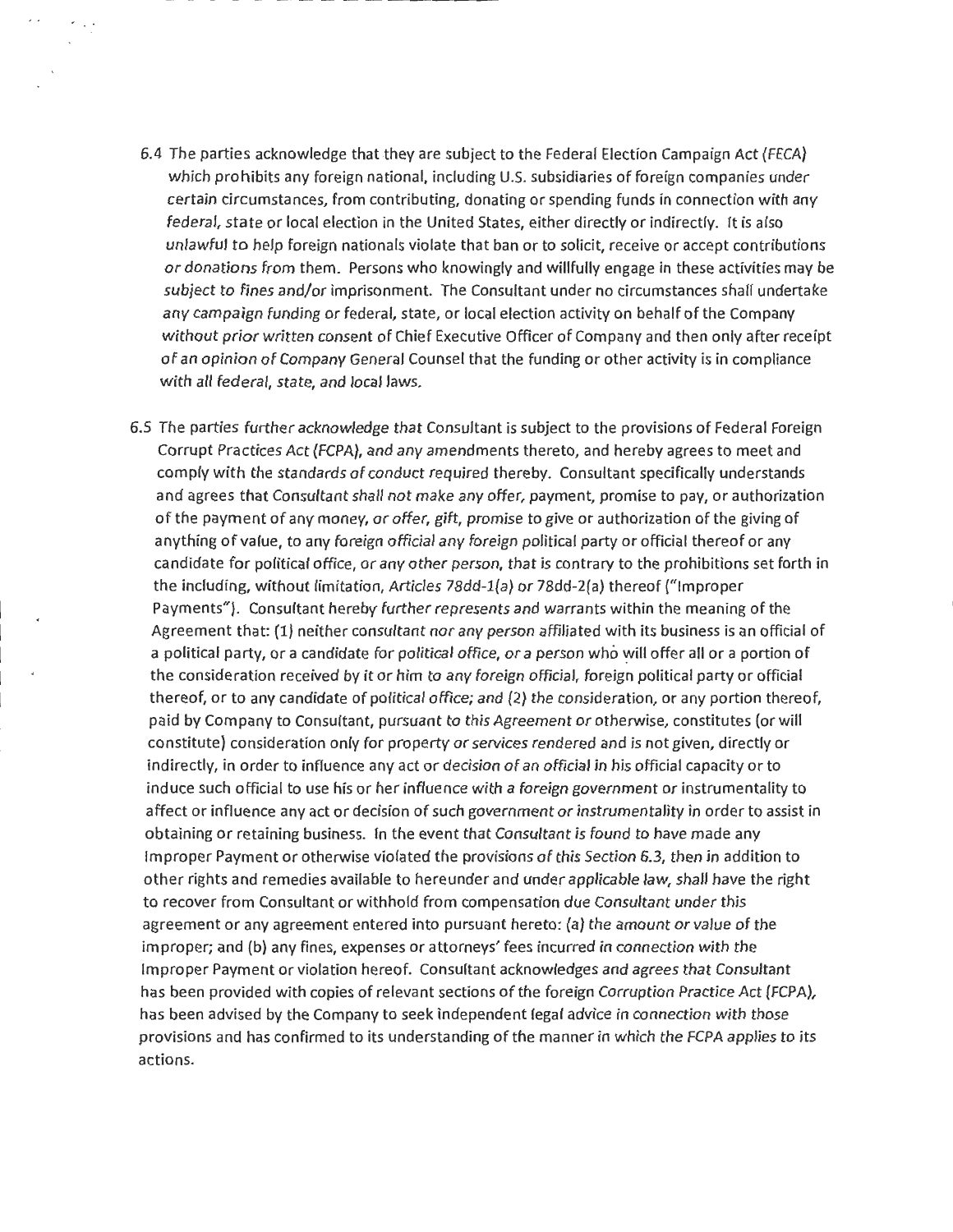- 6.6 The Consultant further acknowledges and represents that it is aware of and at all times will comply with the provisions of the OECD Convention on Combating Bribery of Foreign Officials in International Business Transactions of December 17, 1997, which penalizes the bribery of public officials.
- 6. 7 Consultant hereby agrees to Indemnify, defend and hold harmless the Company from and against any and all claims, demands, causes of action, judgments, losses, penalties and assessments that may result from any violation of this Provision 6, or any other act or omission on the part of the Consultant under this Agreement, or Consultant's employees and/or agents in the performance of the Services.

### **7. Confidentiality.**

- 7.1 "Proprietary Information" for purposes of this Agreement is defined as all information and any idea whatever form, tangible or intangible, pertaining in any matter to the business of Company, or any of its subsidiary of affiliated entities or its employees, clients, consultants, or business associates, which was produced by any employee or consultant of the Company in the course of his or her employment or consulting relationship or otherwise produced or acquired by or on behalf of the Company. By example and without limiting the foregoing definition, Proprietary and Confidential Information shall include, but not be limited to: 1) formulas, research and development techniques, processes, trade secrets, computer programs, software, electronics codes, inventions, data, know-how, formats, test results, and research projects; 2) information about costs, profits, markets sales, contracts and lists of customers; 3) business, marketing and strategic plans; 4) forecasts, unpublished financial information, budgets, projections, and customer identities, characteristics and agreements; and 5) employee personnel files and compensation information. Confidential information is to be broadly defined, and includes all information that has or could have commercial value or other utility in the business in which the company is engaged or contemplates engaging, and all information of which the unauthorized disclosure to the Consultant and could be detrimental to the interests of the Company. The Company agrees to mark any documents that are disclosed to the Consultant and that contain Proprietary and/or Confidential Information with language identifying the documents as Proprietary and/or Confidential, and to make reasonable efforts to explain the proprietary and/or confidential nature of any such information disclosed to Consultant pursuant to this Agreement.
- 7.2 Consultant will not, directly or indirectly use, make available, sell, disclose or otherwise communicate to any third party, other than in Consultant's assigned duties and the benefit of the Company, any of Company's Confidential Information, either during or for a period of five (5) years after the termination of this Agreement. Consultant acknowledges that the unauthorized disclosure of Confidential Information of Company may be highly prejudicial to its interests, an invasion of privacy, and an improper disclosure of trade secrets and agrees to the appropriateness of injunctive relief, in addition to all other remedies at law, in the event of breach or threatened breach of this covenant. Upon request and upon termination of this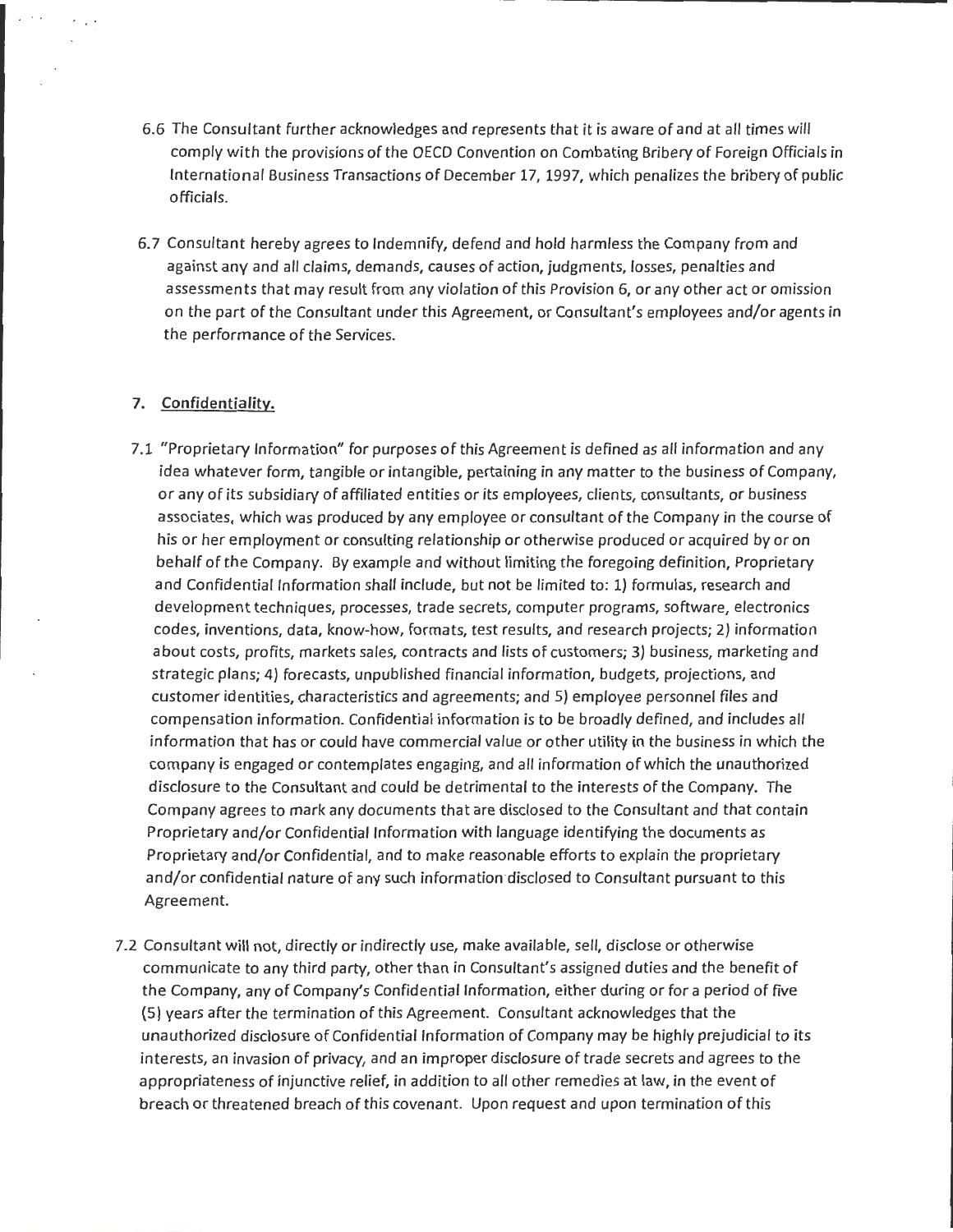Agreement for any reason, Consultant will immediately deliver to Company all copies of any and all material and writings received from, created for, or belonging to Company including, but not limited to, those which relate to or contain Confidential Information.

7.3 It is understood that the Consultant cannot undertake to verify all facts supplied to it by Company or in materials supplied to Consultant by Company. Company agrees to indemnify and hold Consultant harmless from any and all third party claims for damages, including reasonable attorneys' fees, arising from any information provided by Company to Consultant which Company knows to be false or inaccurate at the time given.

### 8. Non-Solicitation.

 $\sigma = 1/2$ 

Notwithstanding any other provision of this Agreement, for a period of one year after termination of this Agreement for any reason, neither party shall, directly or indirectly, solicit for employment or consultancy, or advise or recommend to any other person that such other person employ or solicit for employment or consultancy, any person employed or under contract {whether as a consultant, employee or otherwise) by or to the other party during the term of this Agreement and involved, directly or indirectly, in providing the Services, unless with the consent of the other party. Nothing herein shall be construed as limiting the right of either party to employ any employee or consultant of the other party who is not solicited, directly or indirectly, by that party and who first responds to any general advertisement or publication of an available position with that party.

### 9. Representative and Warranties

Consultant represents and warrants (i) that Consultant has no obligations, legal or otherwise, inconsistent with the terms of this Agreement or with Consultant undertaking this relationship with Company, (ii) that the performance of the services called for by this Agreement do not and will not violate any applicable law, rule or regulation or any proprietary or other right of any third party, {iii) that Consultant will not use in the performance of his responsibilities under this Agreement any confidential information or trade secrets of any other person or entity and (iv) that Consultant has not entered into or will enter into any agreement {whether oral or written) in conflict with this Agreement.

## 10. Miscallaneous

10.1 This Agreement shall inure to the benefit of and be binding upon the respective heirs, executors, successors, representatives, and permitted assigns of the parties, as the case may be; provided, however, the obligations hereunder of each party to the other are personal and may not be assigned without the express written consent of such other party.

10.2 This Agreement shall be interpreted according to the laws of the State of Illinois and dispute between the parties shall be resolved exclusively either by arbitration, if the parties so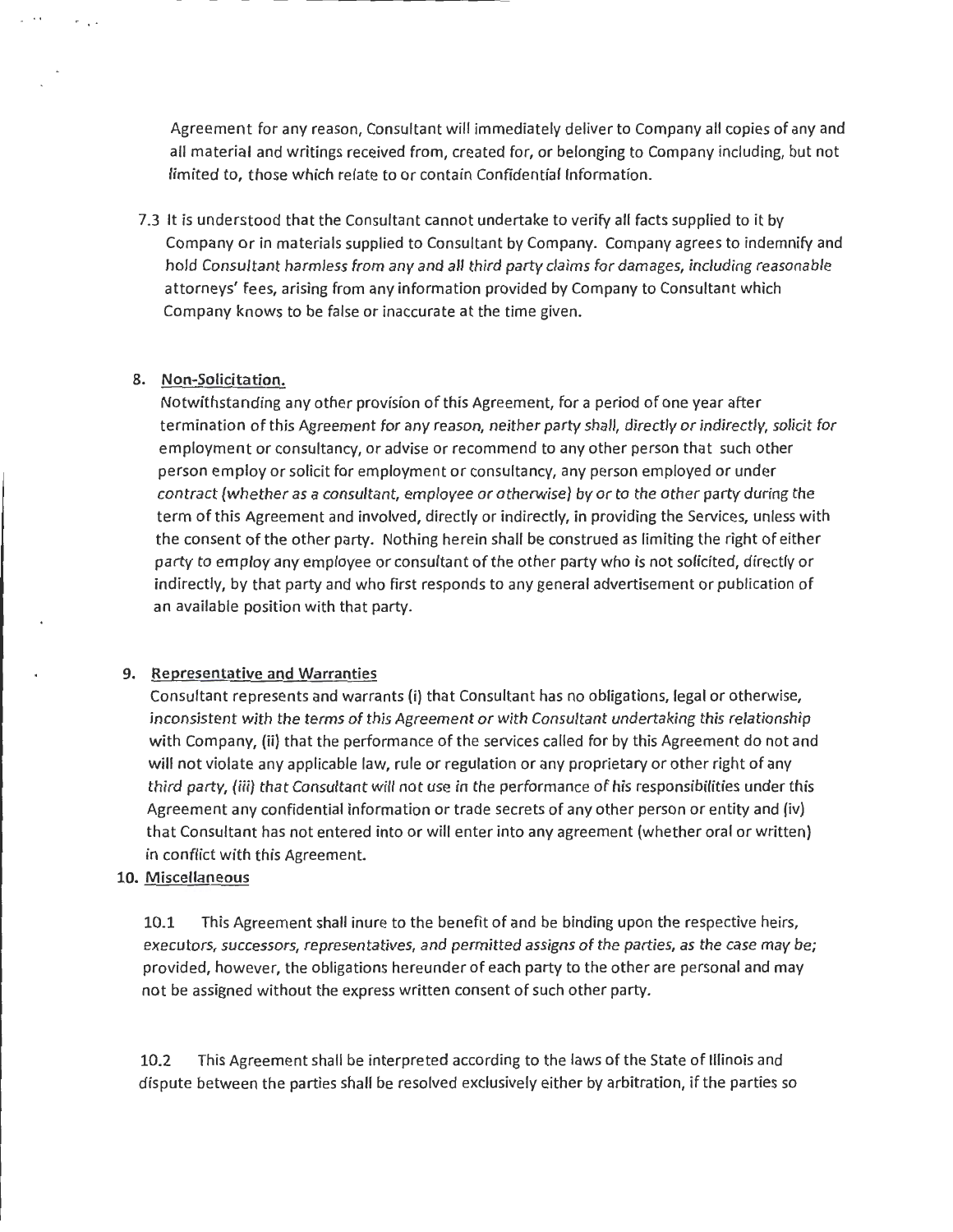agree, or before the courts of the state of Illinois.

10.3 Notice given by one party to other hereunder shall be in writing and deemed to have been properly given or paid if deposited with the United States Postal Service, registered or certified mail, addressed to the party as follows:

To the Company at:

TRANSDEV SERVICES, INC. 720 East Butterfield Rd. Suite 300 Lombard, Illinois 60148 Attn: Jennifer A. Coyne Executive Vice President and General Counsel 630-571-7070

To the Consultant at:

Robert McBride, MKBS Management Corp., d/b/a McBRIDE CONSULTING & BUSINESS DEVELOPMENT GROUP 215 Willis Avenue Mineola, New York 11501 866-870-0071

10.4 This Agreement constitutes the entire agreement between the Company and the Consultant with respect to the subject matters of this Agreement. This Agreement may not be modified in any respect by any verbal statement, representation, or agreement made by any employee, officer, or representative of Company, or by any written documents unless it is signed by an officer of Company and by the Consultant.

10.5 Neither party shall assign any rights nor delegate any of its duties or obligations under this Agreement without the express written consent of the other party.

10.6 If any term or provision of this Agreement is deemed invalid, contrary to, or prohibited under applicable laws or regulations of any jurisdiction, this Agreement (save only this sentence) shall be invalid.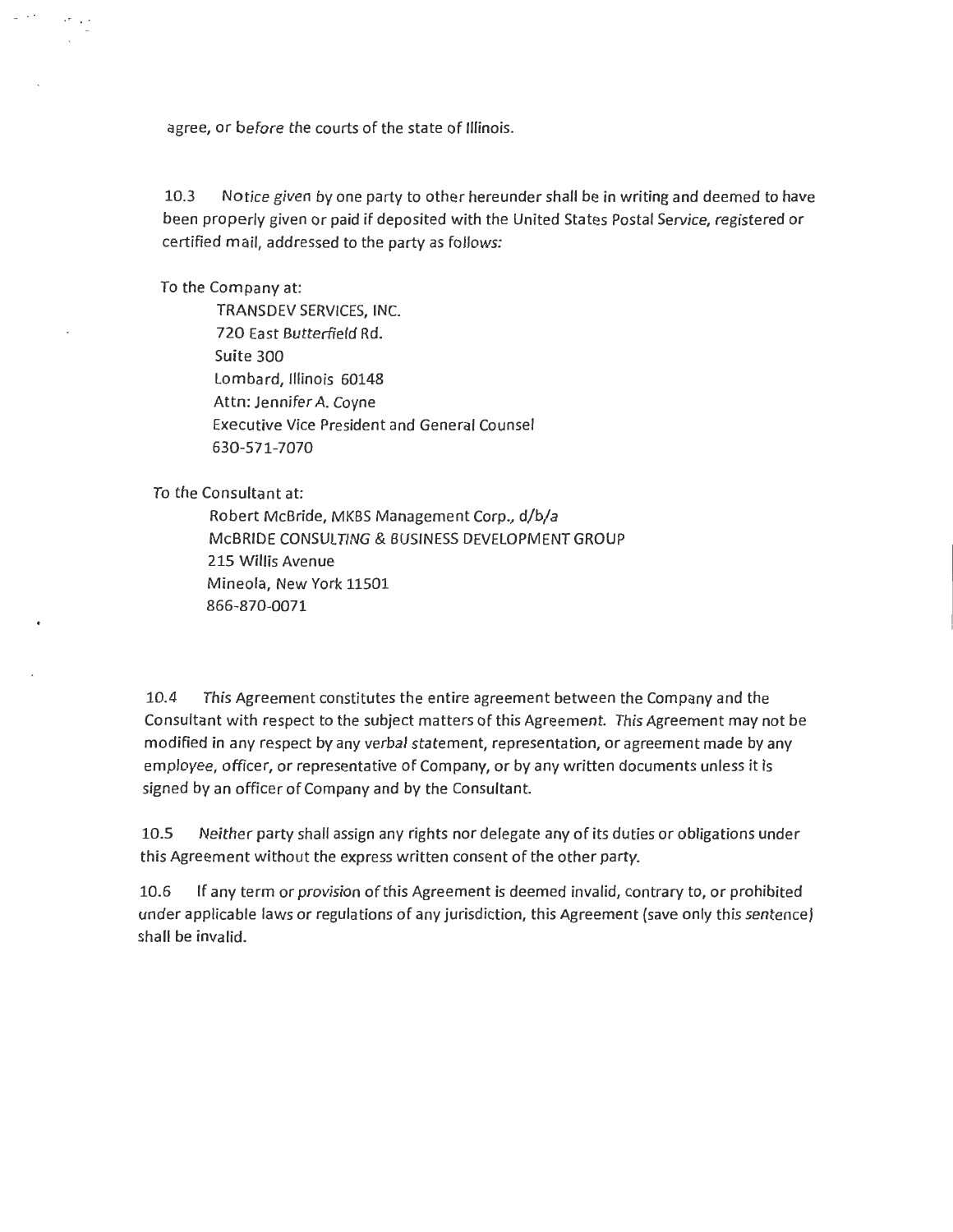**IN WITNESS WHEREOF,** the parties have executed this Agreement effective the date first above written.

Witness or Attest:

 $, r$   $,$ 

 $\lambda \rightarrow 0$ 

TransDev Services, Inc.

 $\mathsf{By:}$ 

Michael Setzer President/COO

Witness or Attest:

 $\frac{2}{11-28-18}$  $\overline{\mathcal{L}}$ 

MKBS Management Corp., d/b/a McBride Consulting & Business Development Group By:  $11 - 29$ Robert McBride President/CEO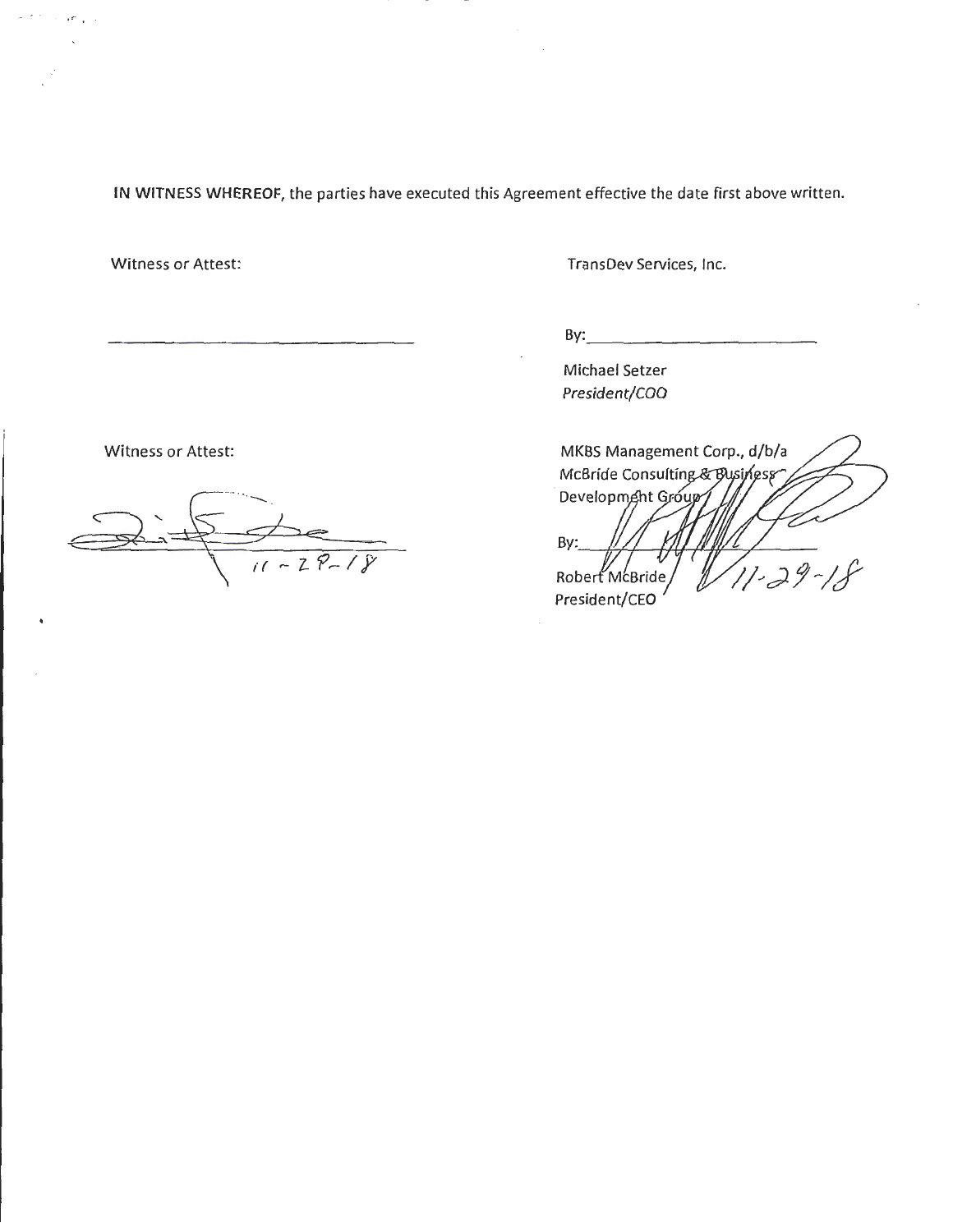### Attachment A

### 1. Description of Services *to* be rendered:

Consultant shall provide strategic advice and counsel to Company in connection with Company's efforts to identify and develop business opportunities within the State of New York for Company's transportation infrastructure services. In addition, Consultant shall provide government relations and advocacy services to Company in connection with Company's business, including assisting Company in arranging meetings with federal, state and local government representatives and agencies. Consultant shall also assist Company in pursuing procurement opportunities that may arise during the course of this engagement, including assisting Company in positioning itself in front of key public and private sector decision makers. Consultant shall also keep Company advised of policy, legislative, and regulatory developments that may impact Company's business opportunities in the region.

### 2. Compensation:

The Company will pay Consultant for its Services a fixed fee of Fifteen Thousand and No/100 (\$15,000.00) Dollars per month for consulting services and Ten Thousand and No/100 (\$10,000.00) Dollars per month for lobbying services for a total of Twenty-five Thousand and No/100 (\$25,000.00) Dollars per month (the "Monthly Fee"). Payment of any monthly installment of the foregoing Monthly Fee and expenses shall be made within thirty (30) days of submittal of a written invoice to the Company (such invoice to be submitted no more frequently than monthly) detailing the Services actually rendered and expenses incurred in the performance of the Services, which invoice must be approved by the Company's legal Department prior to payment.